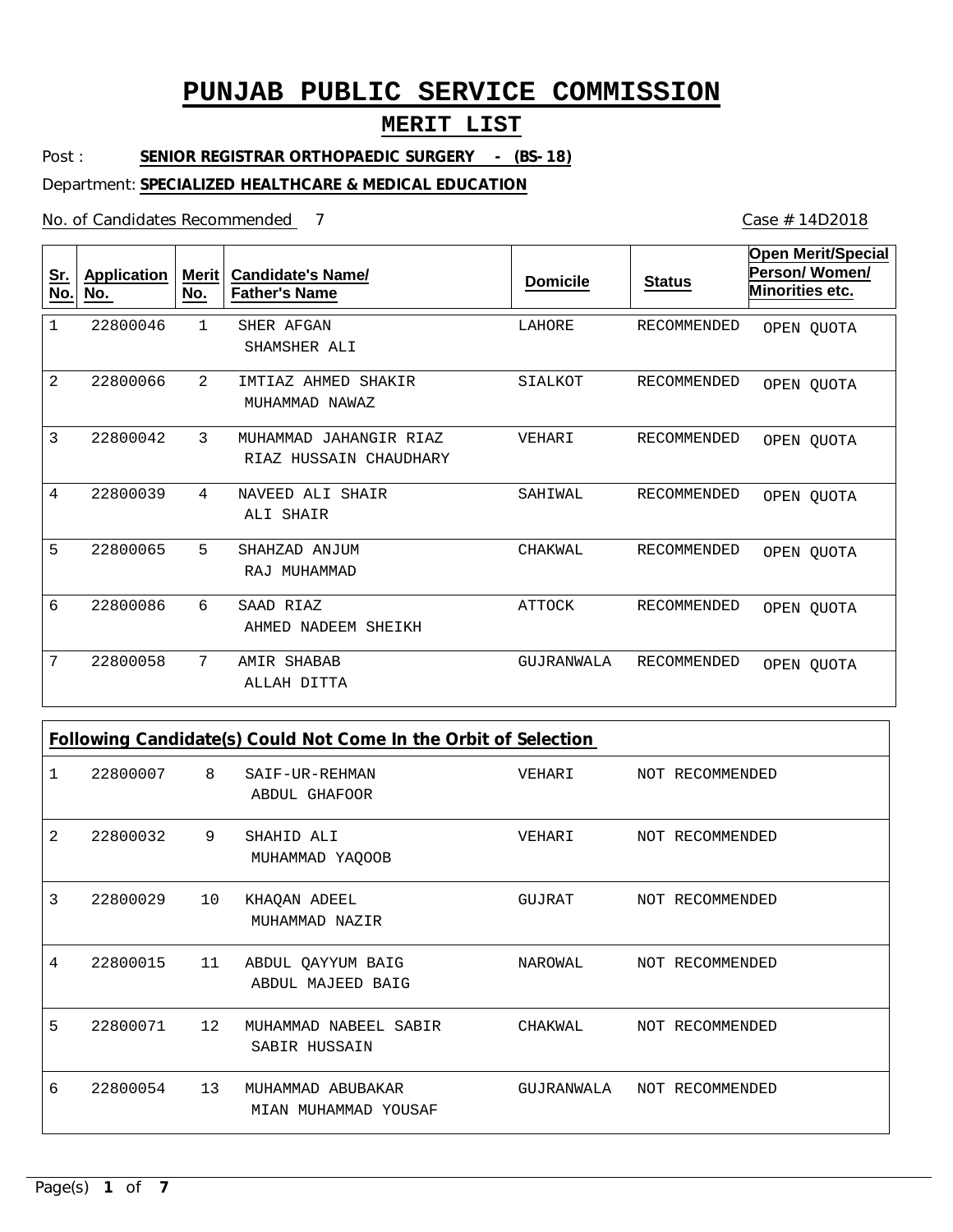### **MERIT LIST**

Post : **SENIOR REGISTRAR ORTHOPAEDIC SURGERY - (BS-18)**

#### Department: **SPECIALIZED HEALTHCARE & MEDICAL EDUCATION**

No. of Candidates Recommended

**Sr. No. Application No. Merit No. Candidate's Name/ Father's Name Domicile Status Open Merit/Special Person/ Women/ Minorities etc.** 14 15 16 17 18 19  $20$ 21 22 23 24 NAUMAN ABBAS 25 MUHAMMAD NASIR NAWAZ MUHAMMAD KHURUM HABIB SAJID MUMTAZ KHAN MUHAMMAD ADEEL-UR-REHMAN FAROOQ AHMAD SHAH MUHAMMAD TAHIR YUSUF MOHAMMAD NAUMAN SHAHID MUHAMMAD ALI BASHIR UMAR LIAQAT SOHAIB MAZHAR SIDDIQUI IRFAN ALI SHUJAH RAB NAWAZ HABIBUR RAHMAN MUMTAZ ALI KHAN ABDUL REHMAN HAFIZ FAKHAR UD DIN SHAUKAT ALI AZHAR KHAWAJA SHAHID MUNIR MUHAMMAD BASHIR BAZ RAJA LIAQAT ALI KHAN MAZHAR IQBAL SIDDIQUI MANZOOR ABBAS ZAFAR IJAZ QAISER 7 8 9 10 11 12 13 14 22800056 15 16 22800059 17 22800055 18 22800062 22800024 22800061 22800044 22800085 22800068 22800060 22800078 22800084 SARGODHA JHANG JHANG NAROWAL RAJANPUR KASUR GUJRANWALA CHAKWAL RAWALPINDI LAHORE LAHORE JHANG NOT RECOMMENDED NOT RECOMMENDED NOT RECOMMENDED NOT RECOMMENDED NOT RECOMMENDED NOT RECOMMENDED NOT RECOMMENDED NOT RECOMMENDED NOT RECOMMENDED NOT RECOMMENDED NOT RECOMMENDED NOT RECOMMENDED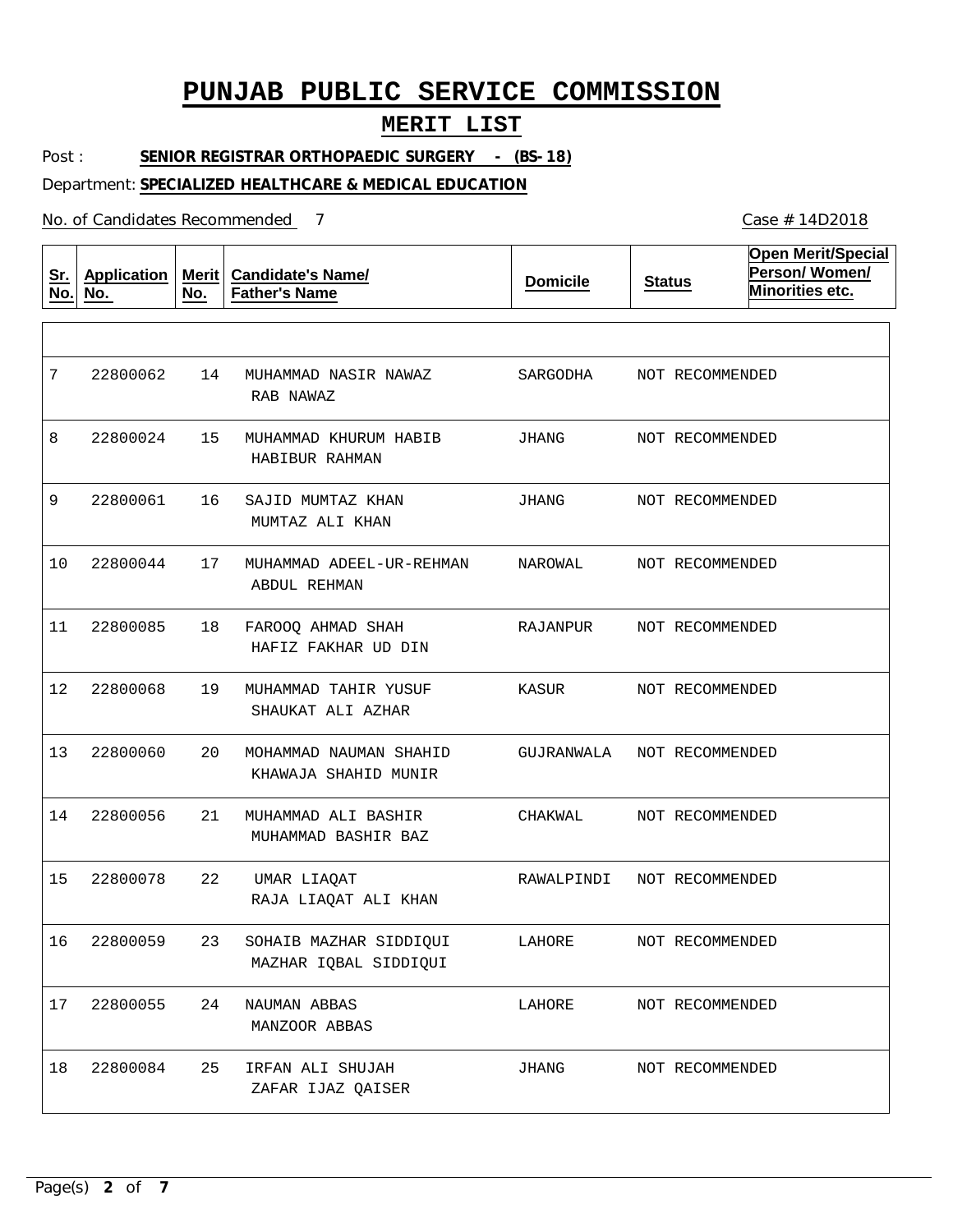### **MERIT LIST**

Post : **SENIOR REGISTRAR ORTHOPAEDIC SURGERY - (BS-18)**

#### Department: **SPECIALIZED HEALTHCARE & MEDICAL EDUCATION**

No. of Candidates Recommended

**Sr. No. Application No. Merit No. Candidate's Name/ Father's Name Domicile Status Open Merit/Special Person/ Women/ Minorities etc.** 26 MUHAMMAD WASEEM 27 RANA MUHAMMAD ADNAN 28 29 30 31 32 BILAL KHALID 33 34 35 36 37 MUHAMMAD ZAIN-UR-REHMAN SHER DIL KHAN MUHAMMAD RIZWAN AKRAM USAMA BIN SAEED ZEESHAN ALI KHAN MOHAMMAD FAHEEM IQBAL MUHAMMAD IMRAN MUHAMMAD WAQAS HAFIZ AZHAR HUSSAIN IHSAN ELAHI RANA ABADAT ALI DR. MUHAMMAD NAEEM SHER DIL KHAN MUHAMMAD AKRAM MUHAMMAD SAEED KHALID MEHMOOD JAHAN ZEB KHAN MUHAMMAD SALEEM SHEIKH FAQEER HUSSAIN MUHAMMAD RAMZAN MUHAMMAD YAR 19 20 22800076 21 22 23 24 25 26 27 28 22800026 29 22800040 30 22800051 22800047 22800077 22800035 22800018 22800079 22800016 22800003 22800036 JHANG SIALKOT FAISALABAD MIANWALI GUJRAT FAISALABAD GUJRAT FAISALABAD NOT RECOMMENDED R.Y. KHAN LAYYAH PAKPATTAN LODHRAN NOT RECOMMENDED NOT RECOMMENDED NOT RECOMMENDED NOT RECOMMENDED NOT RECOMMENDED NOT RECOMMENDED NOT RECOMMENDED NOT RECOMMENDED NOT RECOMMENDED NOT RECOMMENDED NOT RECOMMENDED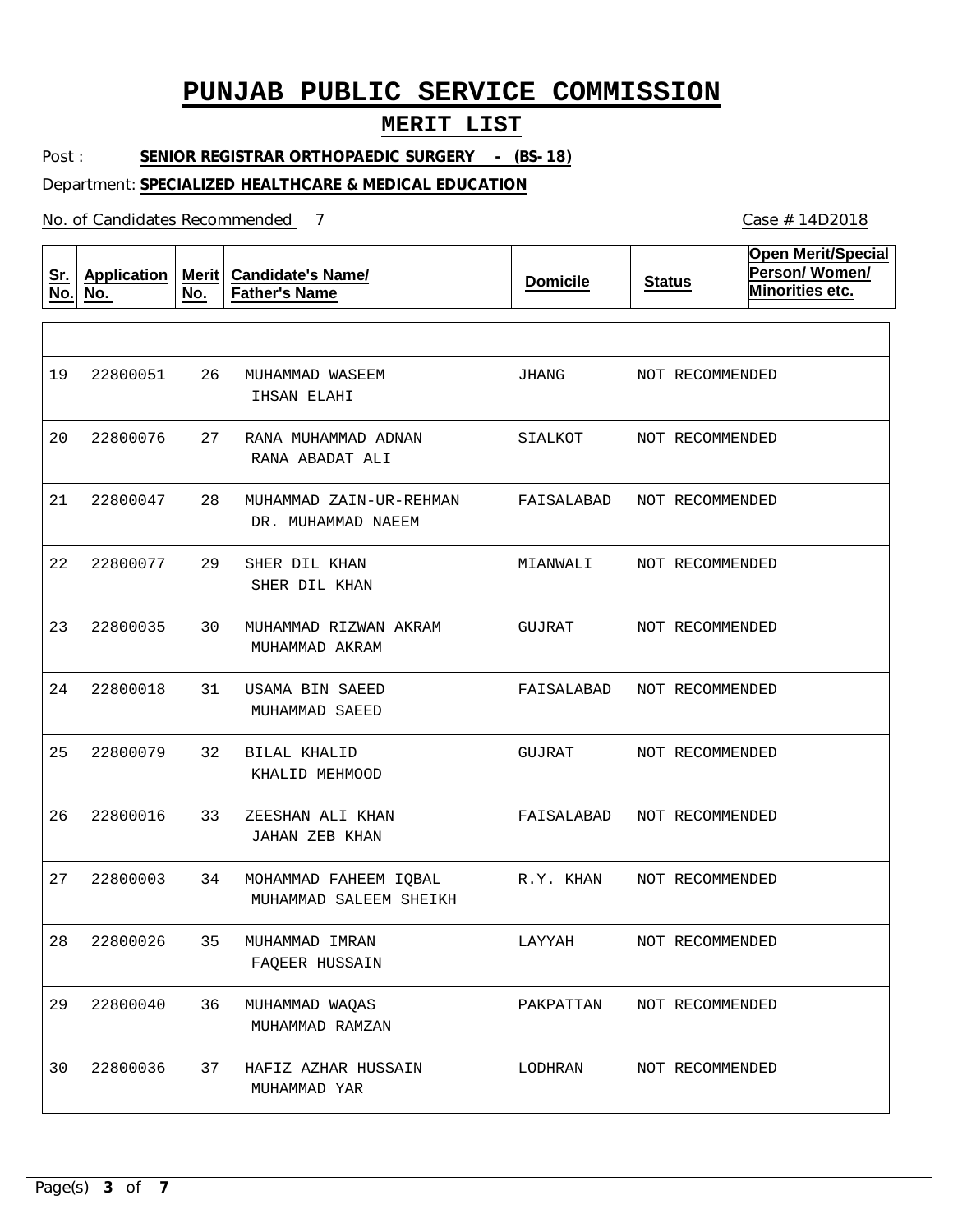### **MERIT LIST**

Post : **SENIOR REGISTRAR ORTHOPAEDIC SURGERY - (BS-18)**

#### Department: **SPECIALIZED HEALTHCARE & MEDICAL EDUCATION**

No. of Candidates Recommended

**Sr. No. Application No. Merit No. Candidate's Name/ Father's Name Domicile Status Open Merit/Special Person/ Women/ Minorities etc.** 38 39 AZHAR ABBAS 40 41 42 MUHAMMAD MUDASSAR 43 44 45 46 47 48 RAJA ADNAN ASHRAF 49 MUHAMMAD MOBUSHIR ASAD ALI SHAHZAD KHAN MUHAMMAD NADEEM KASHMERI SHAHZAD MEHMOOD SHAHID MIQDAD ALI KHAN RIZWAN ANWAR DILSHAD GILL RAHMAN RASOOL AKHTAR ABDUL KHALIQ MUHAMMAD ASLAM SHOUKAT ALI SAEED ULLAH KHAN NIAZI SHABBIR HUSSAIN MUHAMMAD SUBHAN KASHMERI MUHAMMAD DIN ASAD ALI KHAN MUHAMMAD ANWAR ASIF IRSHAD GILL RAJA MUHAMMAD ASHRAF MUHAMMAD AKHTAR 31 32 22800082 33 34 35 36 37 38 39 40 41 42 22800027 22800001 22800022 22800013 22800069 22800009 22800053 22800011 22800037 22800052 22800067 RAWALPINDI JHELUM PAKPATTAN KHANEWAL SIALKOT RAWALPINDI FAISALABAD SHEIKHUPURA NOT RECOMMENDED NAROWAL NANKANA SAHIB RAWALPINDI T.T. SINGH NOT RECOMMENDED NOT RECOMMENDED NOT RECOMMENDED NOT RECOMMENDED NOT RECOMMENDED NOT RECOMMENDED NOT RECOMMENDED NOT RECOMMENDED NOT RECOMMENDED NOT RECOMMENDED NOT RECOMMENDED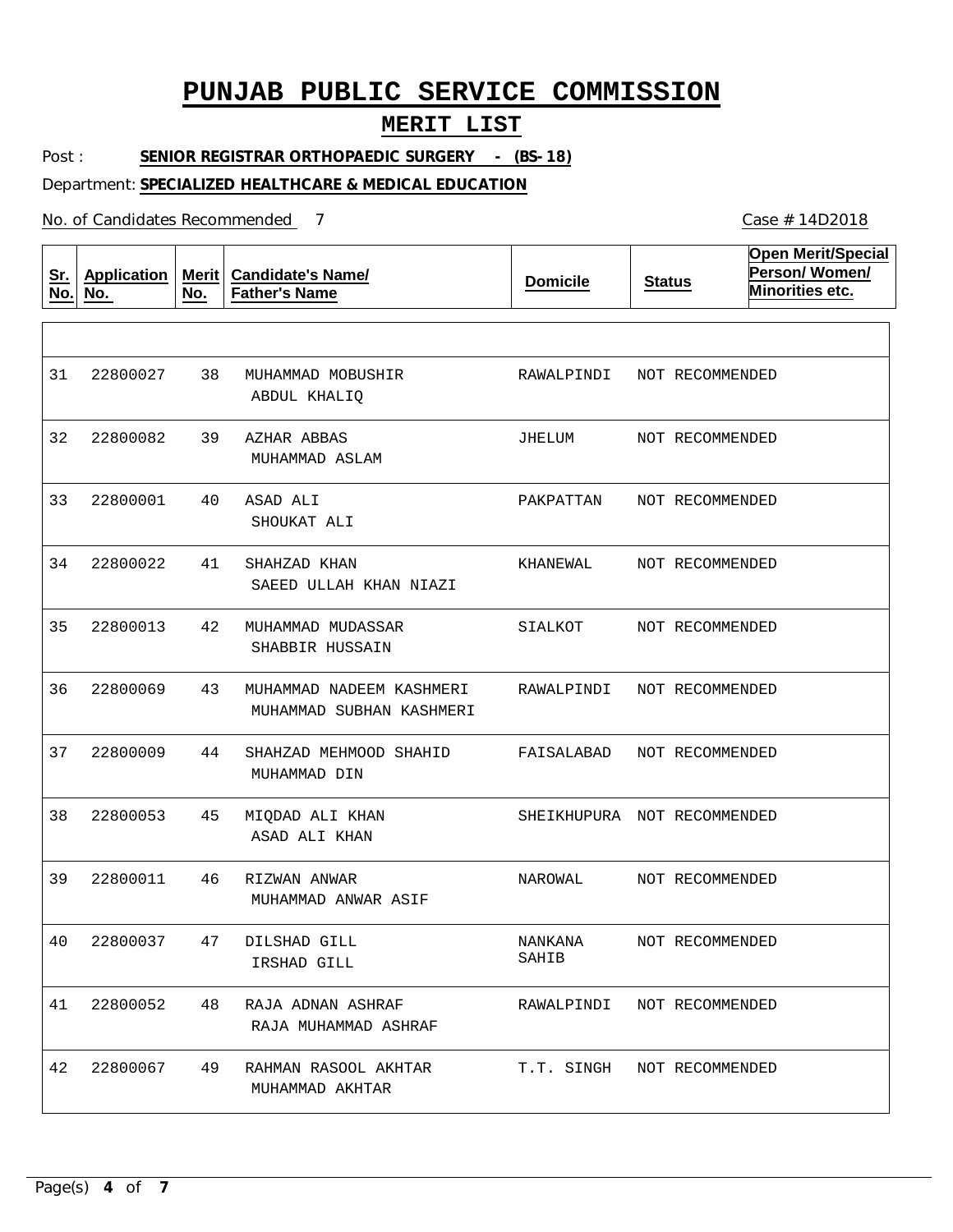### **MERIT LIST**

Post : **SENIOR REGISTRAR ORTHOPAEDIC SURGERY - (BS-18)**

#### Department: **SPECIALIZED HEALTHCARE & MEDICAL EDUCATION**

No. of Candidates Recommended

**Sr. No. Application No. Merit No. Candidate's Name/ Father's Name Domicile Status Open Merit/Special Person/ Women/ Minorities etc.** 50 MUHAMMAD SHAFIQ 51 HAMZA FAREED 52 53 54 55 56 ALLAH RAKHA 57 58 59 60 61 ZAHID SHAFIQ WAQAS MUNEER MUHAMMAD YOUSAF DR. AAMIR HAMEED MUHAMMAD SOHAIL IQBAL QAMAR NAROWAL USMAN LATIF MUHAMMAD RIZWAN KHAN LODHI MUHAMMAD OMER KALEEM MUHAMMAD JAWAD SALEEM HAJI BASHIR AHMED FAREED KHAN MUHAMMAD SHAFIQ MUNEER AHMAD WAZEER AHMAD ABDUL HAMEED NASIM BARKAT ALI MUHAMMAD IQBAL QAMAR MUHAMMAD LATIF MUHAMMAD NAEEM KHAN LODHI MUHAMMAD YUSUF KALEEM MUHAMMAD SALEEM QAMAR 43 44 22800019 45 46 47 48 49 50 51 52 22800049 53 22800073 54 22800081 22800034 22800038 22800004 22800075 22800023 22800087 22800048 22800031 LODHRAN RAWALPINDI FAISALABAD KHANEWAL FAISALABAD NOT RECOMMENDED R.Y. KHAN FAISALABAD GUJRANWALA JHANG RAWALPINDI NOT RECOMMENDED BAHAWAL NAGAR NOT RECOMMENDED NOT RECOMMENDED NOT RECOMMENDED NOT RECOMMENDED NOT RECOMMENDED NOT RECOMMENDED NOT RECOMMENDED NOT RECOMMENDED NOT RECOMMENDED NOT RECOMMENDED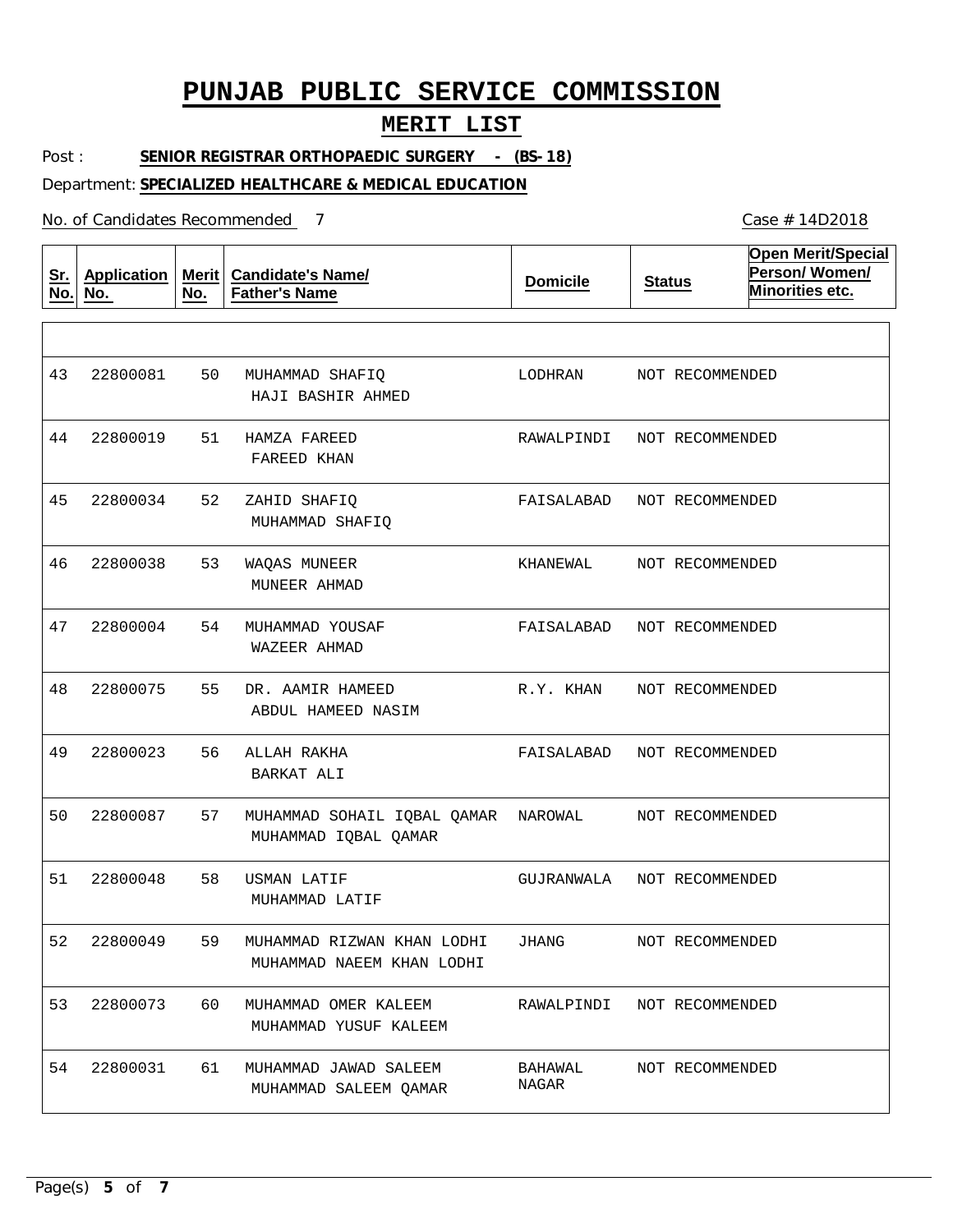### **MERIT LIST**

Post : **SENIOR REGISTRAR ORTHOPAEDIC SURGERY - (BS-18)**

#### Department: **SPECIALIZED HEALTHCARE & MEDICAL EDUCATION**

No. of Candidates Recommended

**Sr. No. Application No. Merit No. Candidate's Name/ Father's Name Domicile Status Open Merit/Special Person/ Women/ Minorities etc.** 62 MUHAMMAD ABDUL HANNAN 63 MUHAMMAD ARIF 64 65 66 67 68 69 FARHAD ALAM 70 FRAZ UMER 71 72 73 TAUQIR AHMED CHAUDHARY SAEED AHMAD MUNIR AHMED SOHAIL AHMED MIRZA MUHAMMAD KHURRAM SHEHZAD KANWAR WASIF ALI MUHAMMAD FAHAD MAQBOOL SHAH JHANG TAYYAB SHOAIB MUHAMMAD IKRAM ULLAH ABDUL WAHID GHULAM YASIN MUHAMMAD AFZAL KHAN MUHAMMAD AHMED SHEIKH MIRZA MUHAMMAD MUNIR KANWAR WARIS ALI BADAR JAMIL MUNIR AHMED DR. MAQBOOL HUSSAIN SHAH MUHAMMAD SHOAIB MALIK MUHAMMAD BASHIR 55 56 22800012 57 58 59 60 61 62 63 64 22800043 65 22800002 66 22800020 22800041 22800063 22800045 22800074 22800014 22800017 22800005 22800083 GUJRANWALA NOT RECOMMENDED D.G. KHAN M. GARH LAYYAH LAHORE NAROWAL MULTAN FAISALABAD R.Y. KHAN GUJRANWALA NOT RECOMMENDED GUJRAT NOT RECOMMENDED NOT RECOMMENDED NOT RECOMMENDED NOT RECOMMENDED NOT RECOMMENDED NOT RECOMMENDED NOT RECOMMENDED NOT RECOMMENDED NOT RECOMMENDED NOT RECOMMENDED